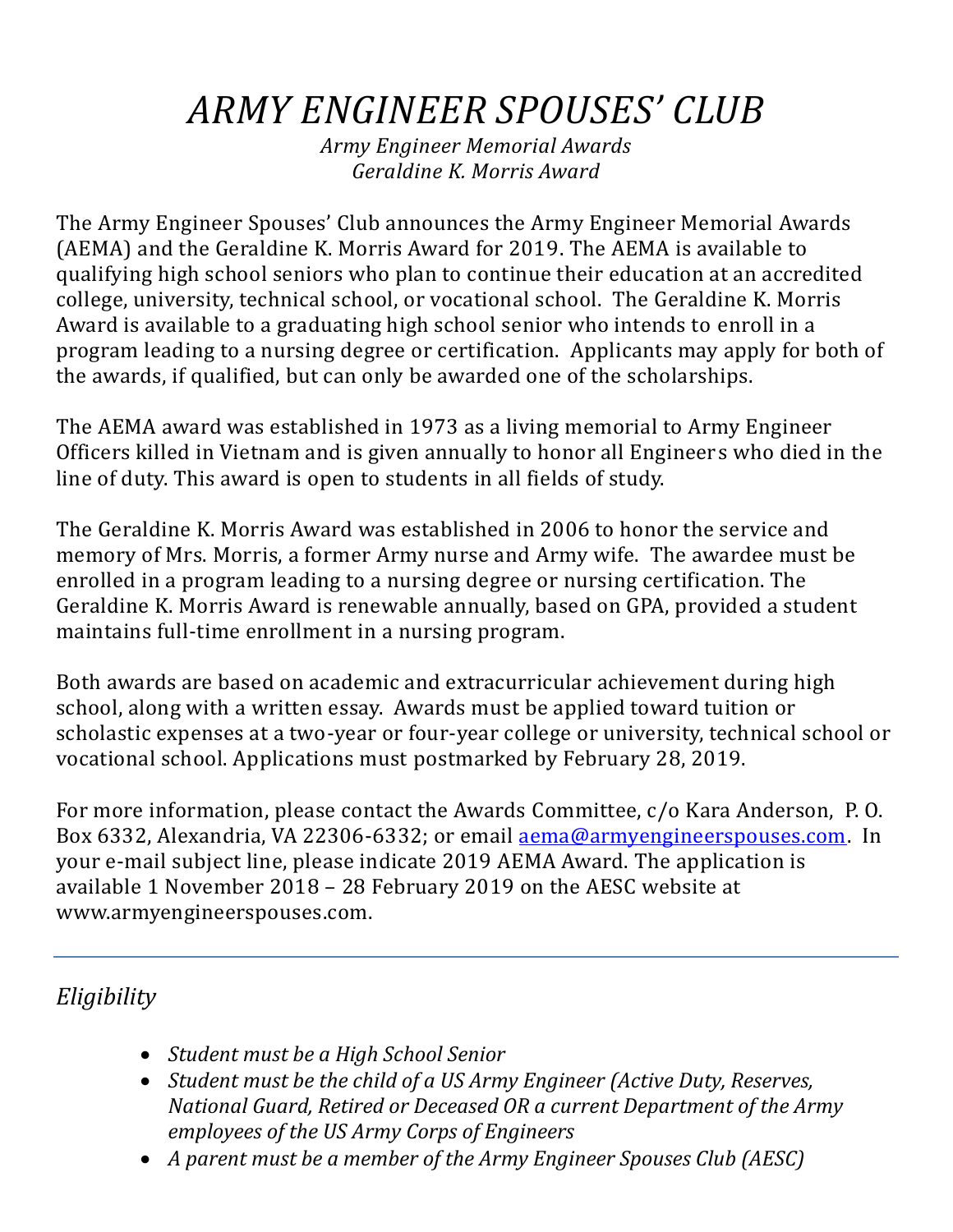# ARMY ENGINEER MEMORIAL AWARDS ARMY ENGINEER SPOUSES' CLUB APPLICATION Deadline: Postmarked by February 28, 2019

| Age<br>Name of Applicant (last, first, middle)                                                                                                                                                                                                                                                                                                      |  |  |  |  |  |  |  |
|-----------------------------------------------------------------------------------------------------------------------------------------------------------------------------------------------------------------------------------------------------------------------------------------------------------------------------------------------------|--|--|--|--|--|--|--|
| Address                                                                                                                                                                                                                                                                                                                                             |  |  |  |  |  |  |  |
| Phone (include area code)<br><b>Email Address</b>                                                                                                                                                                                                                                                                                                   |  |  |  |  |  |  |  |
| I am applying for: AEMA Award ______ Geraldine K. Morris Award ______ Both ______                                                                                                                                                                                                                                                                   |  |  |  |  |  |  |  |
|                                                                                                                                                                                                                                                                                                                                                     |  |  |  |  |  |  |  |
| Status: Active Duty _______ Retired _______ Deceased ______ Reserves_____ National Guard_____<br>Dept. of Army Civilian (USACE) _______                                                                                                                                                                                                             |  |  |  |  |  |  |  |
| A photocopy of the front and back of one of the following: Service members' Military Identification<br>Card, AESC Members' Military ID card, or Applicant's Military ID card must be submitted with this<br>application. For civilian employees, a photocopy of the parent's pay statement or USACE<br>identification. Do not photocopy a CAC card. |  |  |  |  |  |  |  |
| Name of High School:<br>Phone Number of High School (include area code) _________________________________                                                                                                                                                                                                                                           |  |  |  |  |  |  |  |
| Scholastic Record: Please enclose a copy of your official transcript (including Fall 2018 semester<br>grades) and SAT/ACT scores.                                                                                                                                                                                                                   |  |  |  |  |  |  |  |
| ***Please make sure all elements are complete. Incomplete applications will not be considered.<br><u>Eligibility is subject to verification. Email filing is available.</u> ***                                                                                                                                                                     |  |  |  |  |  |  |  |
| *If you have more activities, awards, sports, employment, leadership, etc. than there is room on any<br>of the charts to follow, please make a copy of that page or pages and attach to your application.*                                                                                                                                          |  |  |  |  |  |  |  |
| <b>SEND TO:</b><br>Memorial Award Committee, c/o Kara Anderson, P. O. Box 6332<br>Alexandria, VA 22306-6332<br>Or email aema@armyengineerspouses.com<br>DEADLINE: Postmarked by February 28, 2019                                                                                                                                                   |  |  |  |  |  |  |  |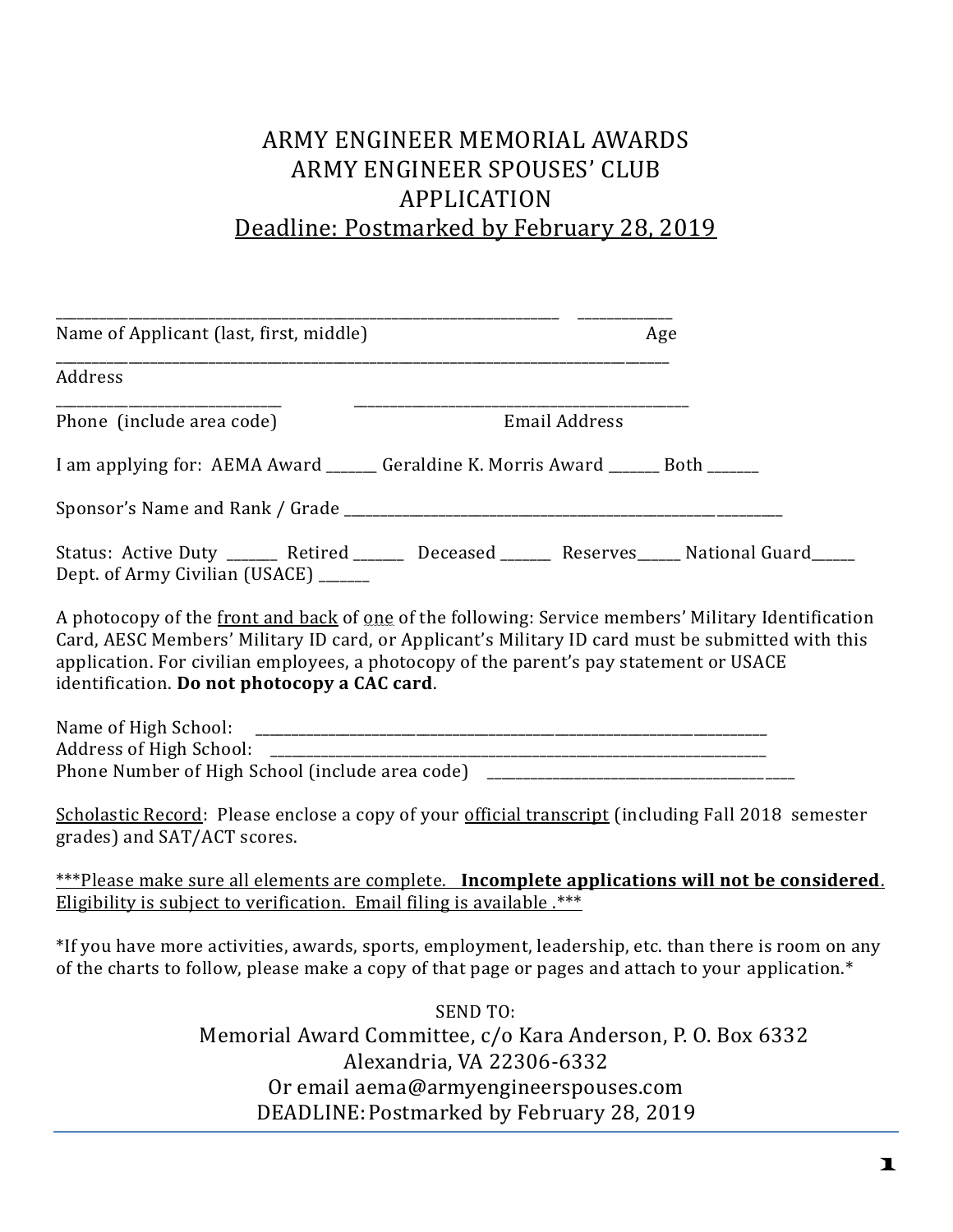# HIGH SCHOOLS ATTENDED

| <b>High School</b> | City/State | 09 | 10 | 11 | 12 |
|--------------------|------------|----|----|----|----|
|                    |            |    |    |    |    |
|                    |            |    |    |    |    |
|                    |            |    |    |    |    |
|                    |            |    |    |    |    |
|                    |            |    |    |    |    |
|                    |            |    |    |    |    |
|                    |            |    |    |    |    |
|                    |            |    |    |    |    |
|                    |            |    |    |    |    |
|                    |            |    |    |    |    |

### AWARDS/ACHIEVEMENTS/HONORS

List all school, academic, and community honors, awards and achievements (e.g. honor societies, Model United Nations delegate, National Merit Scholarship, Eagle Scout and Gold Awards college level courses, etc.). Sports honors should be listed here.

| Activity | 09 | 10 | 11 | 12 | Award/Achievement/Honor |
|----------|----|----|----|----|-------------------------|
|          |    |    |    |    |                         |
|          |    |    |    |    |                         |
|          |    |    |    |    |                         |
|          |    |    |    |    |                         |
|          |    |    |    |    |                         |
|          |    |    |    |    |                         |
|          |    |    |    |    |                         |
|          |    |    |    |    |                         |
|          |    |    |    |    |                         |
|          |    |    |    |    |                         |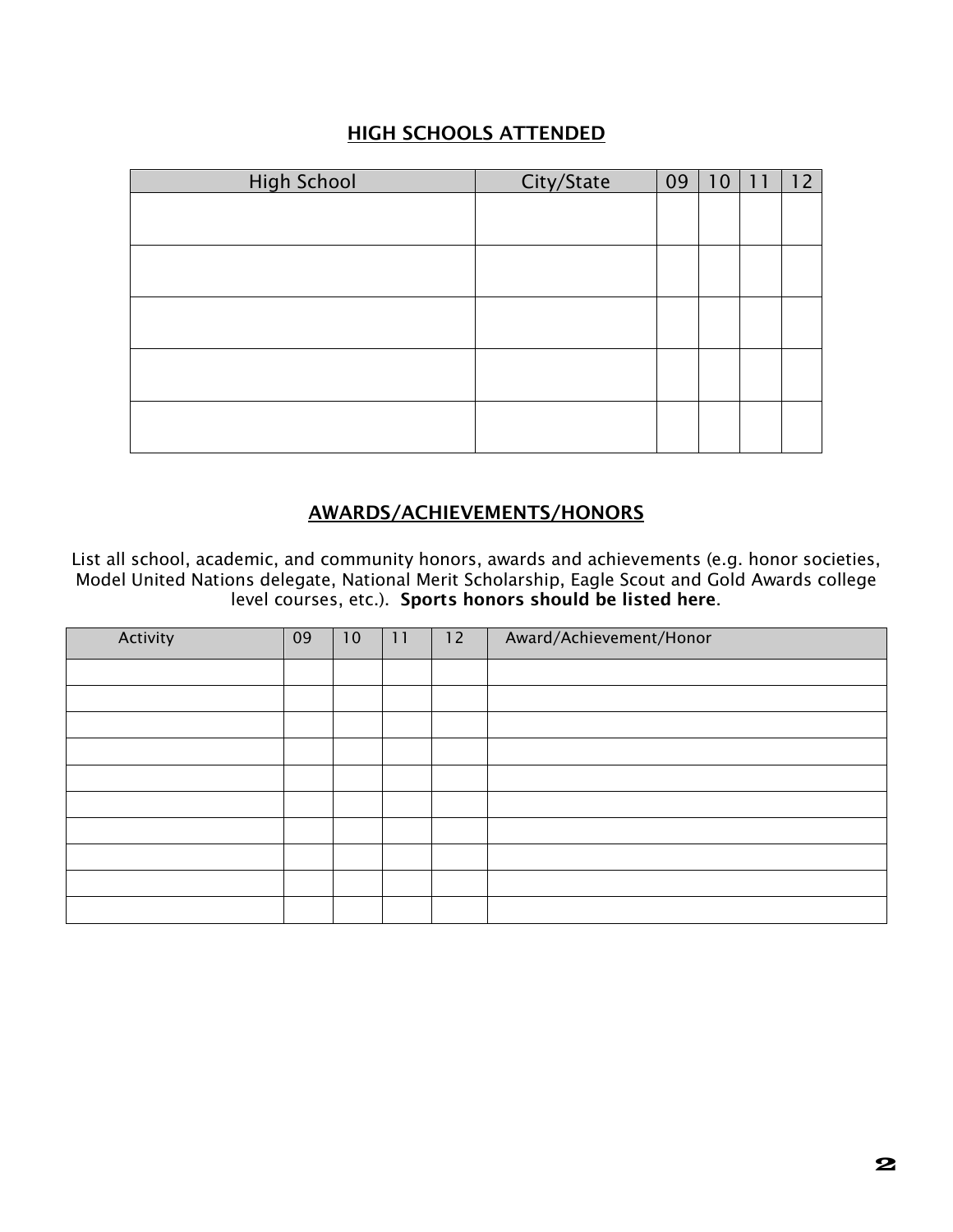# SPORTS

List all sports related activities in which you participated from grade 9 through 12 (e.g., school, league, youth sports and activities, cheerleader, drill/rifle teams, etc.). Indicate on the Leadership Chart if you were a team captain or manager and on the Award Chart if you received a letter.

| Sports / Team | 09 | 10 | 11 | 12 |
|---------------|----|----|----|----|
|               |    |    |    |    |
|               |    |    |    |    |
|               |    |    |    |    |
|               |    |    |    |    |
|               |    |    |    |    |
|               |    |    |    |    |
|               |    |    |    |    |
|               |    |    |    |    |
|               |    |    |    |    |
|               |    |    |    |    |
|               |    |    |    |    |
|               |    |    |    |    |

### EXTRA-CURRICULAR/VOLUNTEER ACTIVITIES

List all community, volunteer, and extra-curricular activities in which you participated while in grades 9-12 (e.g. Chapel, Red Cross, ACS, USO, Scouts, student government, yearbook, school paper, mentoring, coaching, music and theater). List leadership positions on the Leadership Chart and awards & honors on the Award Chart.

| Activity | Position | 09 | 10 | 11 | 12 | Hrs.<br>per<br>Week | No. Of<br>Weeks | Total<br>Hours |
|----------|----------|----|----|----|----|---------------------|-----------------|----------------|
|          |          |    |    |    |    |                     |                 |                |
|          |          |    |    |    |    |                     |                 |                |
|          |          |    |    |    |    |                     |                 |                |
|          |          |    |    |    |    |                     |                 |                |
|          |          |    |    |    |    |                     |                 |                |
|          |          |    |    |    |    |                     |                 |                |
|          |          |    |    |    |    |                     |                 |                |
|          |          |    |    |    |    |                     |                 |                |
|          |          |    |    |    |    |                     |                 |                |
|          |          |    |    |    |    |                     |                 |                |
|          |          |    |    |    |    |                     |                 |                |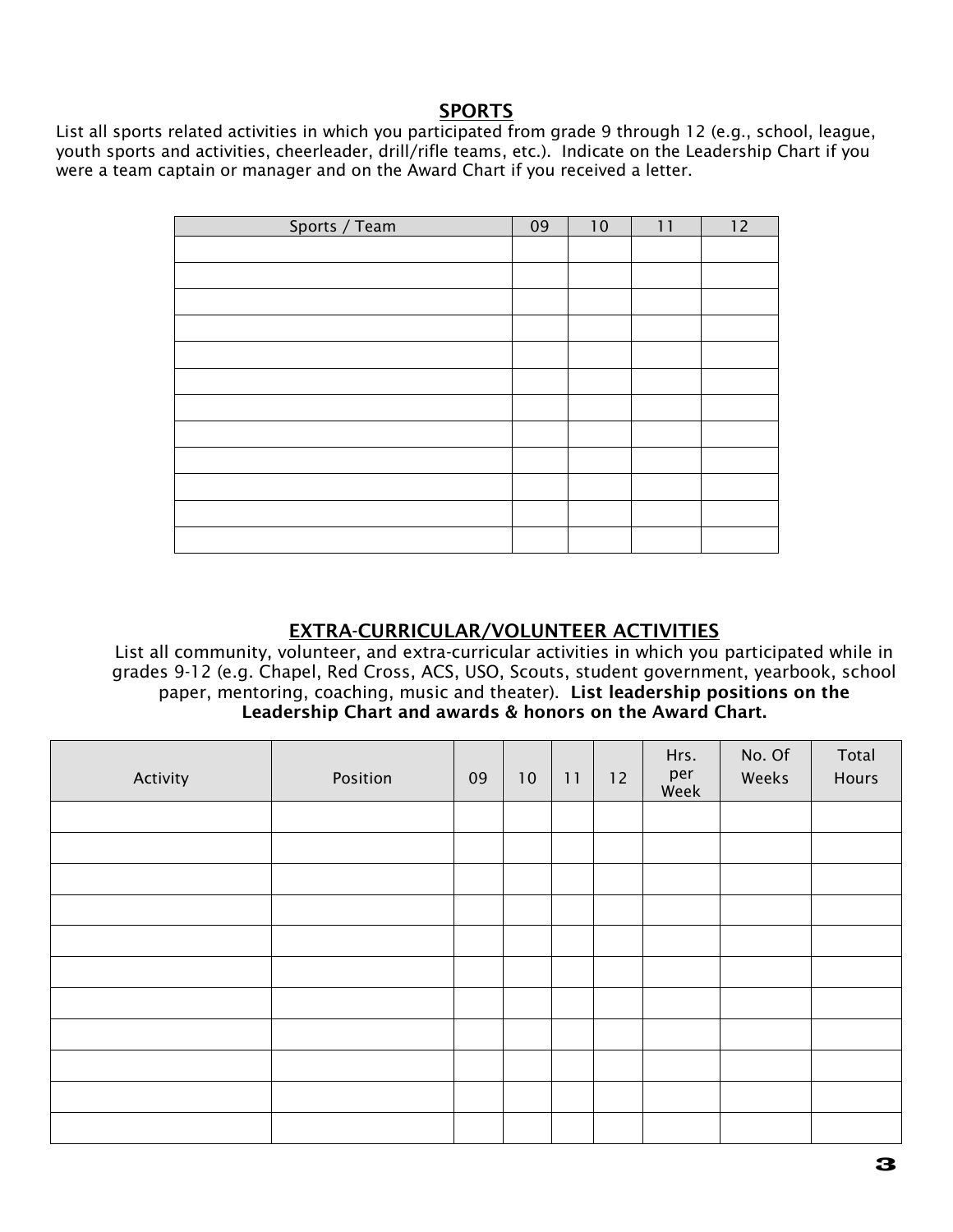# EMPLOYMENT

#### List all paid employment while in grades 09-12. Include summer jobs and entrepreneurial ventures.

| Employer (Business Name) | Position &<br>Dates of Employment | Hrs.<br>per<br>Week | No. of<br>Weeks | Total<br><b>Hours</b> |
|--------------------------|-----------------------------------|---------------------|-----------------|-----------------------|
|                          |                                   |                     |                 |                       |
|                          |                                   |                     |                 |                       |
|                          |                                   |                     |                 |                       |
|                          |                                   |                     |                 |                       |

#### LEADERSHIP

Examples of Leadership Positions: Scouting Patrol Leader; Captain or Co-Captain of a sports team; Elected Student Government position; Yearbook or school newspaper editor, etc.

| Position | 09 |  |  |
|----------|----|--|--|
|          |    |  |  |
|          |    |  |  |
|          |    |  |  |
|          |    |  |  |

### ESSAY

#### Please answer the following question:

What event has had the greatest impact on your life so far, and how do you think it will affect you in the future?

For applicants of the Geraldine K. Morris award: Discuss how your interest in Nursing Developed and describe your experience in the field-Such as volunteer work or internships-and what you gained from this involvement.

If applying for both awards, please select the topic for the Geraldine K. Morris award.

Please keep in mind the following criteria:

- The essay should be typewritten on a computer (14 point type), and between 300-400 words.
- Please attach your essay to the back of the application form.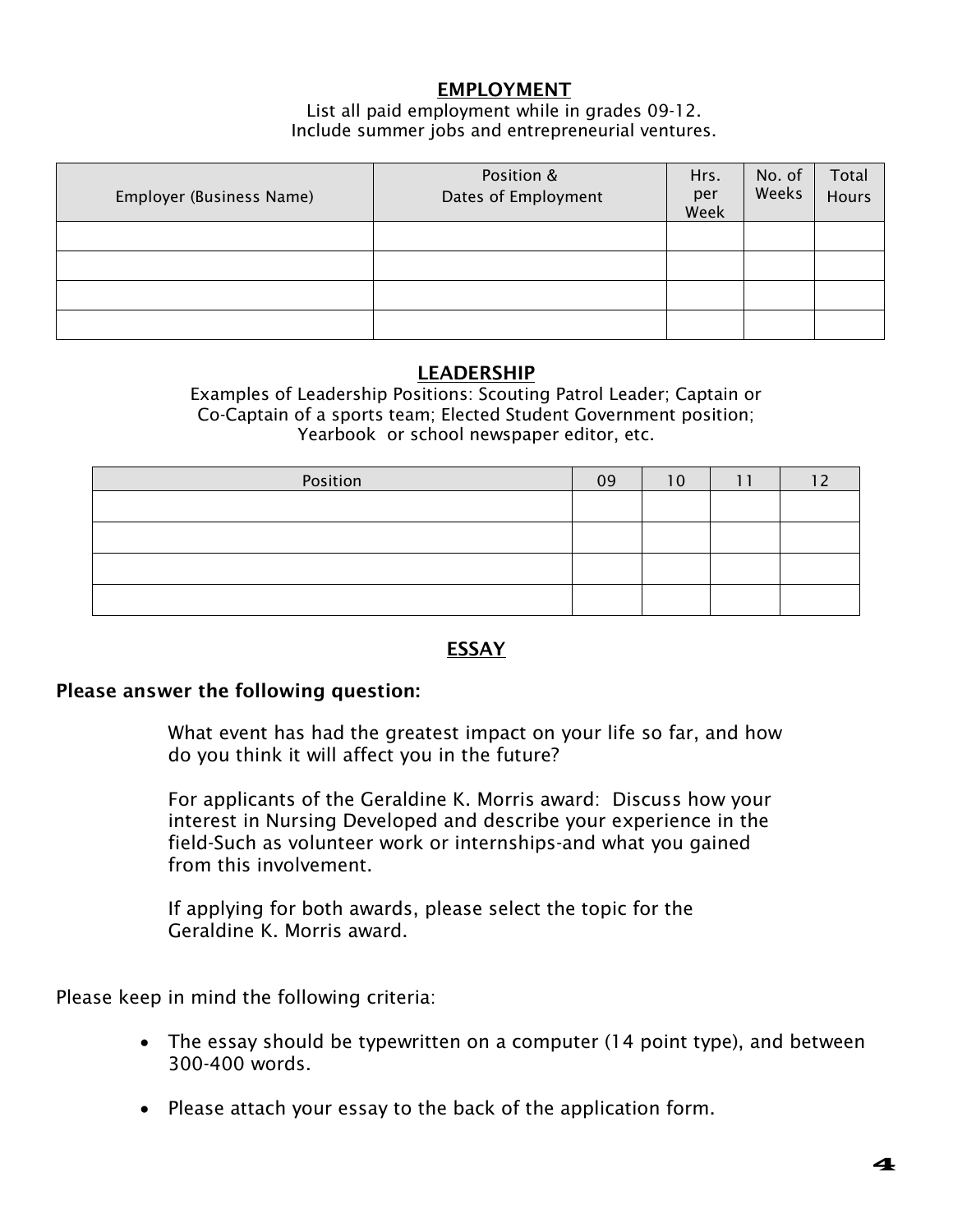#### PRIVACY ACT STATEMENT

Under authority of U. S. Title 10, Section 3012, the enclosed personal information will be maintained by AEMA for administrative use and released only to the individuals needed to evaluate the application.

## **STATEMENT OF UNDERSTANDING**

I certify that the information in this application is true and correct to the best of my knowledge. I understand that I may be disqualified if I include false information in this application. I understand that, if eligible, I may compete for both awards. However, I cannot receive both awards.

The selection process is anonymous. Packet identification will be by a Student Identification Number that is randomly assigned by AEMA.

Applicant Signature & Date \_\_\_\_\_\_\_\_\_\_\_\_\_\_\_\_\_\_\_\_\_\_\_\_\_\_\_\_\_\_\_\_\_\_\_

Sponsor/Guardian Signature (Sponsor/Guardian must sign regardless of age of applicant.)